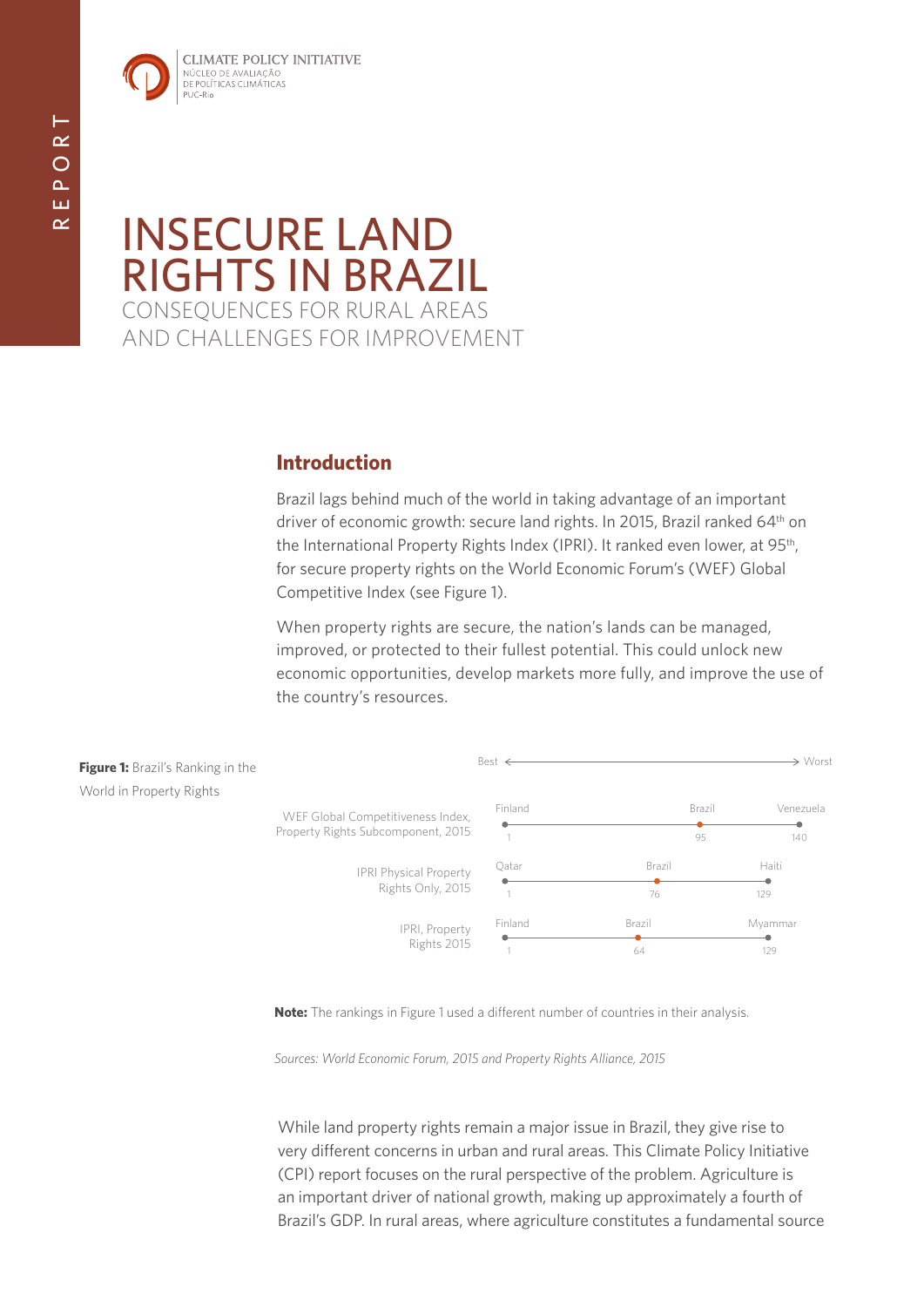

of livelihood and food security for individuals, secure land rights are ever more important. The fulfillment of these rights would allow rural landholders to use, control and invest in their land and its resources and provide additional economic and societal benefits.

Secure land rights would create mechanisms through which policymakers can enhance incentives and accountability, helping Brazil to increase food production while ensuring environmental protection. They could also help reduce some of the country's most entrenched problems in rural areas, such as land-related conflicts and violence, deforestation, and poorly functioning land rental markets.

This report draws off of extensive academic literature on the social and economic role of land rights from Bernardo Mueller's paper, "Key Issues for Property Rights in Brazil: Implications for the Forest Code."<sup>1</sup> It also outlines the major land governance challenges Brazil now faces.

#### **Challenges Presented by a Lack of Data**

While academic literature documents the problems and the associated consequences that arise from insecure property rights, quantifying the actual degree of the problem remains an issue.<sup>2</sup> Brazil lacks the data needed to identify the exact areas where these issues are most pronounced and how many people are directly affected. Brazil's Agriculture Census provides important information on all agriculture establishments including the legal status of producers. However, the last round of the census was conducted in 2006 and the government recently announced it would cancel the next expected round of data collection in 2017 due to lack of funding. The absence of a proper and unique database aggregating all the public lands, which in Brazil represent over 20% of the territory, also shows why it is so difficult for researchers to develop a clear picture of the problem over time.

While quantifying the extent of the problem in terms of hectares, individuals affected, and financial costs remains a challenge, over the past 20 years, more than 15,000 instances of land-related conflicts have been reported and more than 700 people have lost their lives in these conflicts, which indicates that this problem has created significant human strife.<sup>3</sup> The fact that the Agriculture Census shows that in every state a fraction of land is classified as *occupied* is also symptomatic of uncertainty surrounding property rights. *Occupied* defines any land for which the person who works it does not own it or pays anything for its use. *Occupied* land totals 2.2% for the country by area and 9% by number of farms. It is very low in the South, Southeast, and Center-West regions, but is still considerable in some states of the North and Northeast (Figure 2).

<sup>1</sup> Mueller, 2016.

<sup>2</sup> Climate Policy Initiative. 2016. *Property Rights in Brazil: Establishing a Baseline.* Internal Report.

<sup>3</sup> *Comissão Pastoral da Terra,* 2015.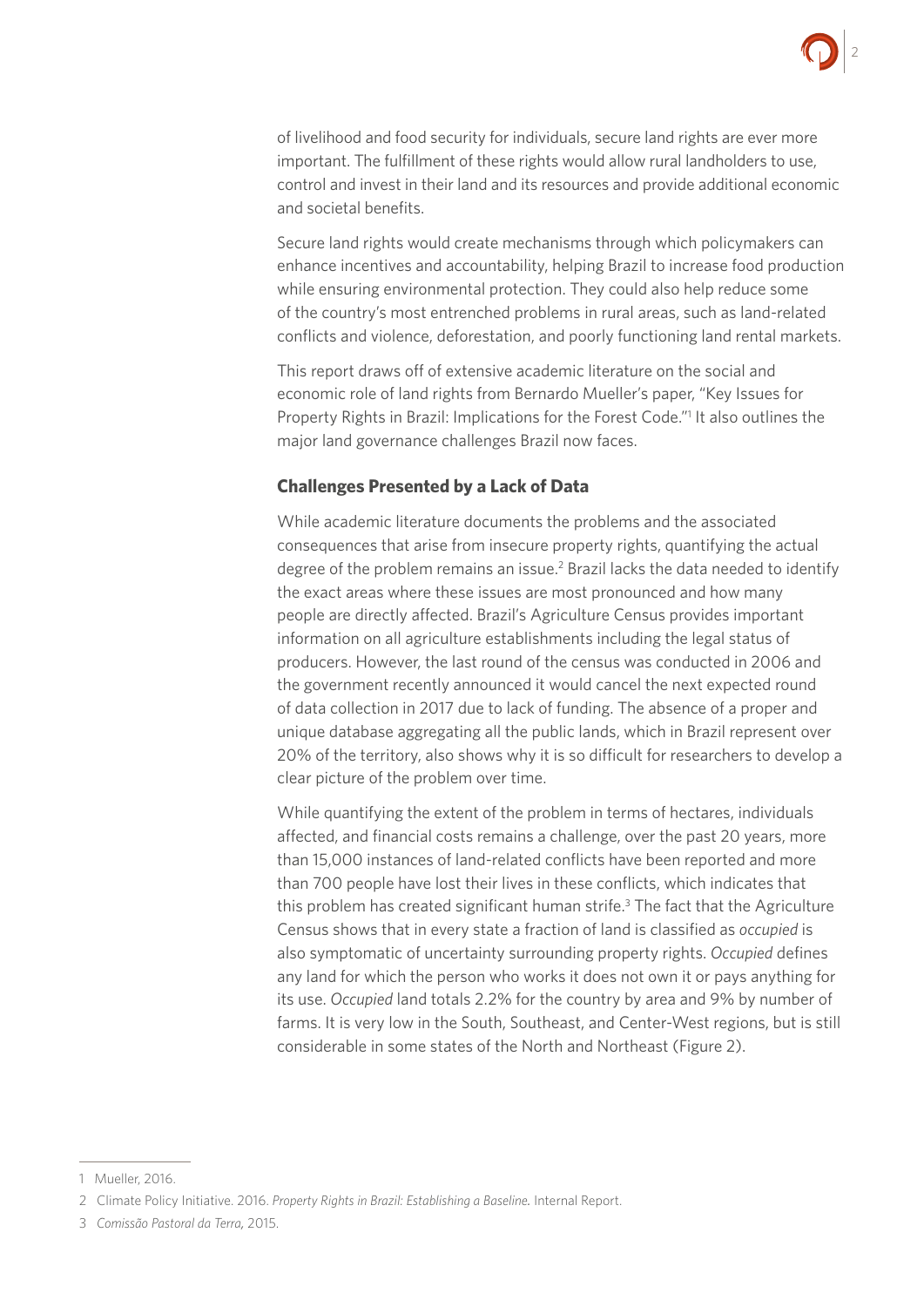# 3





*Source: Brazil's latest Agriculture Census, 2006* 

#### **Structure of the Report**

This report clearly shows that there are important social, economic, and environmental costs associated with the lack of well-defined property rights; while at the same time presenting the many complexities within Brazil's system of land governance that need to be addressed in order to improve the system.

Although there are many costs to insecure property rights, this report focuses on the five most urgent consequences for rural areas:

- 1. Conflicts and violence;
- 2. The lack of tenancy markets;
- 3. Increased deforestation;
- 4. Unconventional land use decisions; and
- 5. Production inequality for small farms.

Next, the report introduces one of the main challenges to improving land rights: Brazil's system of land governance. The following key obstacles are summarized:

- 1. Institutional complexity;
- 2. Limitations of the Land Registry; and
- 3. Lack of an authoritative, integrated database of public and private land.

As one of the world's largest economies, Brazil is uniquely poised to reap significant benefits from addressing these challenges and providing secure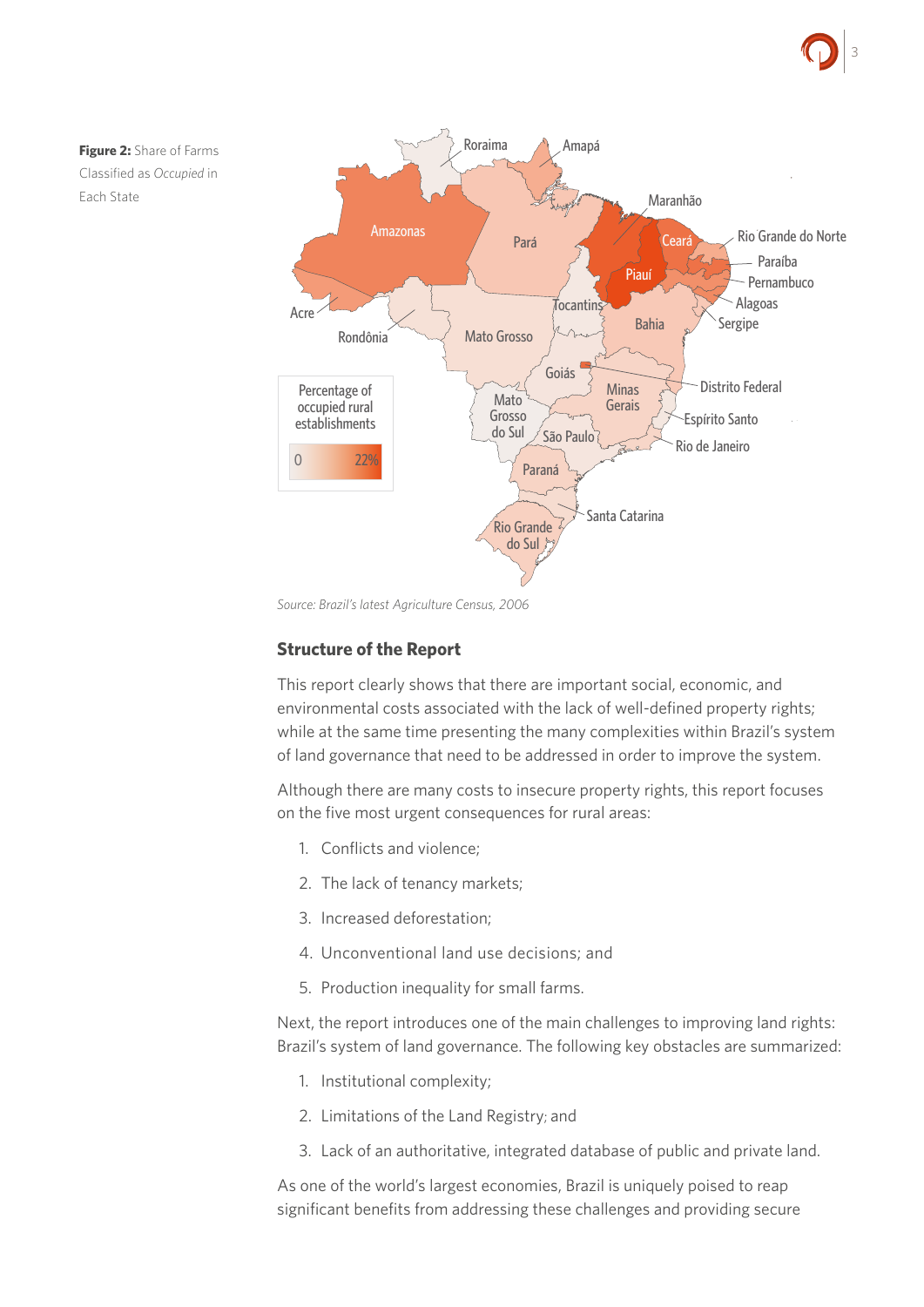

land rights. CPI aims to deepen understanding about land rights issues in Brazil and to help chart a pathway to their improvement. Given today's technological advances, including the promise of tools such as georeferencing and database management, achieving secure land rights is within Brazil's reach.

# **Key Consequences of Brazil's Insecure Land Rights**

Clearly, insecure land rights affect Brazil's international standing, but they also contribute to serious internal social, economic, and environmental problems. This section summarizes five of the main consequences associated with Brazil's insecure land rights.

#### **Consequence 1: Conflicts and violence**

Land-related conflicts are the most profound consequence of insecure property rights. Frontier evolution in Brazil has often been accompanied by conflict and violence. This has happened in the coffee frontier in the 19<sup>th</sup> century and in the Amazon frontier starting in the 1960s.<sup>4</sup> Starting in the early 1990s, the number of conflicts and the number of murders increased significantly peaking in the early 2000s (see Figure 3). In the last 10 years there has been an average of 30 homicides per year related to land conflicts with a total of 723 homicides between 1994 and 2014. In 2014 alone conflict affected almost 100,000 families and an area of over 8 million of hectares.<sup>5</sup>

Some of the worst violence occurred in the state of Pará. In 2014, it topped the list of homicides by state with nine assassinations attributed to land conflicts. During that same year, Maranhão, Mato Grosso, and Rondônia followed with five homicides each.

One major factor contributing to these land conflicts is the existence of complex legislation that creates uncertainty over property rights to land. The Brazilian Constitution contains a "social function of property" requirement for all land, which has, in practice, informally legitimized the actions of squatters (see Box 1). The Civil Code allows the titleholder to request an eviction of squatters. It is the inherent tension between how these two laws are written and in the ways they are enforced that introduces uncertainty. This leads to strategic actions by squatters and titleholders in response, which often results in physical violence and further conflict  $6$ 

<sup>4</sup> Mueller, 2016.

<sup>5</sup> *Comissão Pastoral da Terra*, 2015.

<sup>6</sup> Alston et al., 1999; Alston et al., 2000.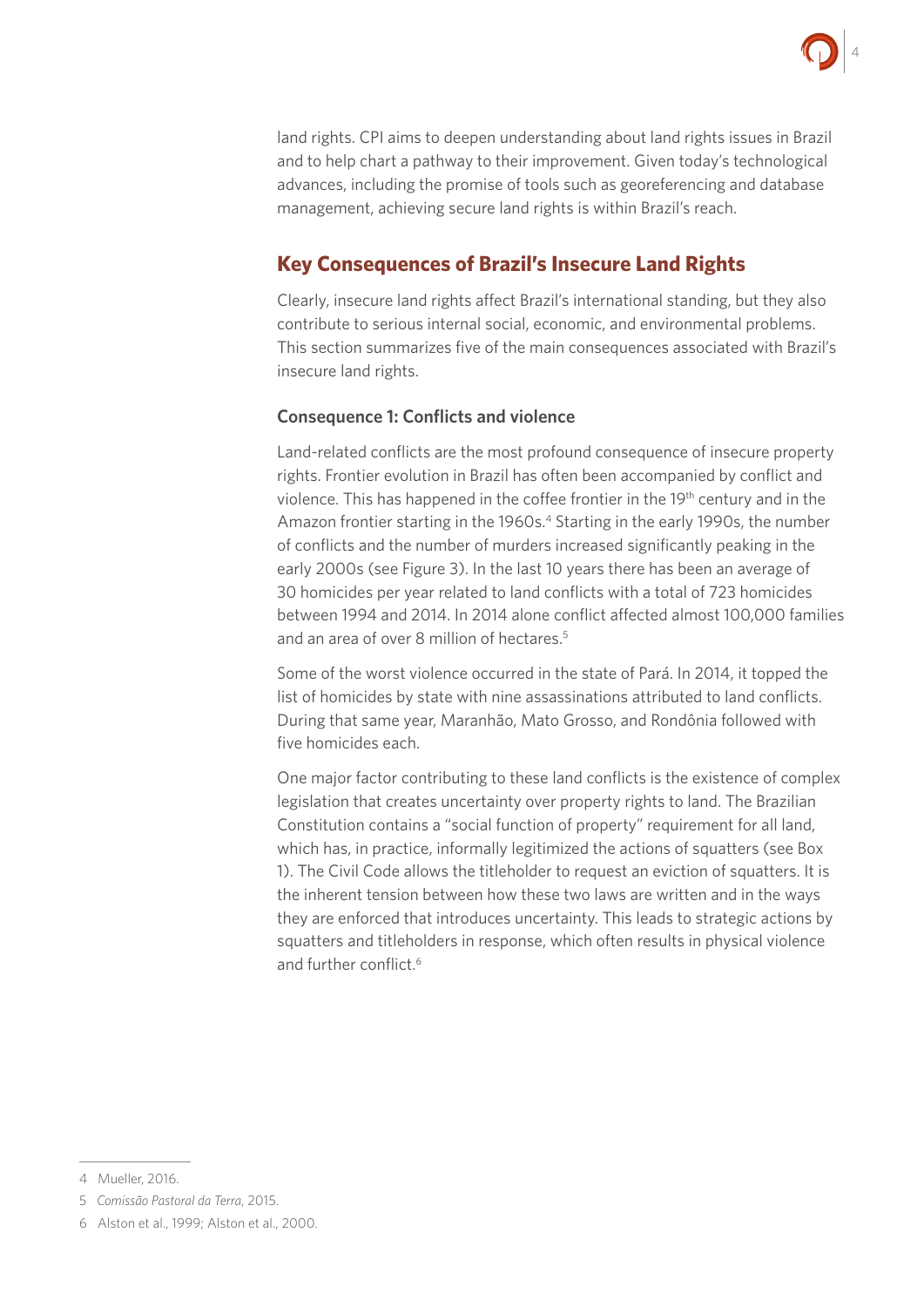





*Source: Comissão Pastoral da Terra, 2015*

#### **Consequence 2: The lack of tenancy markets**

Tenancy contracts play an essential role in driving the economic rewards of land ownership. They allow landowners to benefit from their land by renting its use in exchange for a fixed sum or for a proportion of the production. Tenancy contracts can also improve the allocation and use of land resources by steering land toward its highest valued uses.

Nonagricultural demand for land is common in Brazil and similar countries with poorly developed capital markets, especially those with chronic inflation. In such countries, the purchase of land is often used as a hedge against inflation, as an asset that can be liquidated to smooth consumption in the face of risk, as collateral for access to loans, or as a tax shelter.

Working tenancy markets allows those unskilled farmers who accumulate land for nonagricultural purposes to lease out their land to be cultivated by skilled peasants, which increases overall agricultural output. Thus, the land rental market can establish efficient resource allocation even when some people demand land for nonagricultural purposes.<sup>7</sup>

In addition, tenancy can be an important entry point for poor peasants to climb the agricultural ladder and achieve landownership. In countries like Brazil, where there is an abundance of underused land and large contingents of landless peasants, tenancy contracts seem to be an ideal means for solving two problems at the same time.

<sup>7</sup> Assunção, 2008.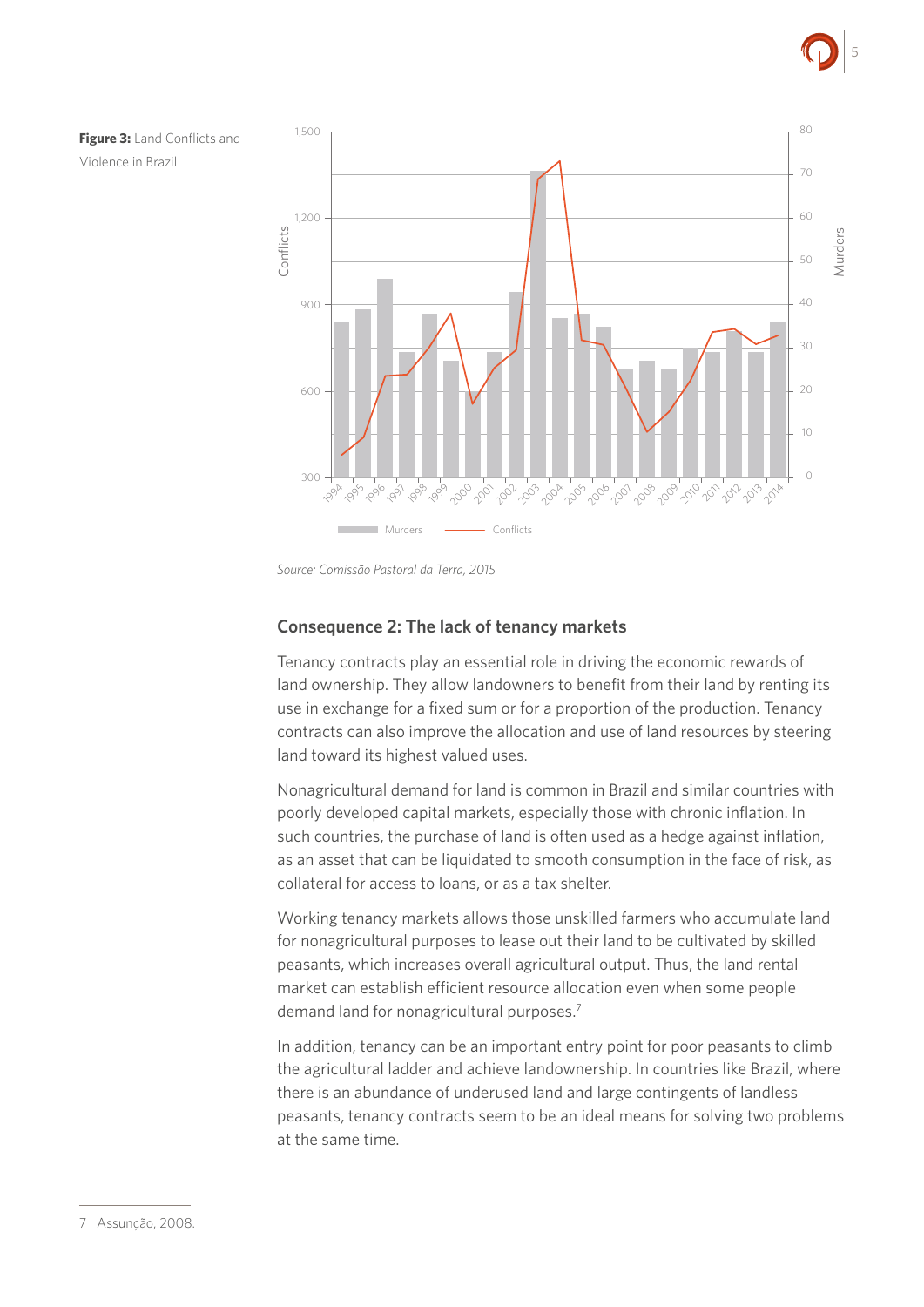# BOX 1: LAND REFORM AND THE LAND STATUTE

The widely held belief that land must maintain satisfactory levels of productivity in order to benefit society was formally introduced in Brazil's Land Statute of 1964.

The statute prioritized this ideal (naming it the "social function of property"), and it spurred new legislation. The land reform law allows the government to takeover unproductive farms and to transfer that land to landless peasants. They are then expected to make it productive.

Although the original holders receive compensation for the takeover, in most cases, the takeover (called expropriation) is punitive. The government imposes the expropriation. They do not negotiate and the financial compensation can fall below the original holder's valuation of the land.

Land reform was one of the major banners of the New Republic when it emerged in 1985, symbolizing the social inclusion the new government prioritized. Although land reform under any circumstances is a difficult policy to implement, it was even harder in a large and undeveloped country like Brazil was at that time. The redistribution of land proved almost impossible in a country where wealth and power were so unevenly distributed.

Up to the early 1990s, land reform politicians and policymakers debated land reform vigorously, but there were few practical results. This created the opportunity for well-organized peasants to increase their pressure for land reform.

6

A coalition called the Landless Worker's Movement (MST *– Movimento dos Trabalhadores Rurais Sem Terra*) realized that if they waited for the government to follow through with its announced land reform programs, nothing would be accomplished. The MST therefore devised the strategy of invading land that fit the requirements for being expropriable (unproductive and/or weak title) as a means to force the government to expedite their efforts. Under MST leadership, invasions that led to occupations of unproductive farms grew dramatically in the 1990's.

Figure 4 shows the number of occupations from 1988 to 2011 and the number of families settled by the government. The fact that land reform settlements track land occupations so closely shows that land reform in this period was fully driven by MST pressure; that is, land reform happened where workers invaded. The intent was not to gain the land by sheer force. Instead, the invasions were explicitly geared at exploiting the *de jure* rules that required "satisfactory levels of productivity." Violence and conflict often ensued as the landowner or the police tried to remove the occupants from the land.



**Figure 4:** Farm Occupations and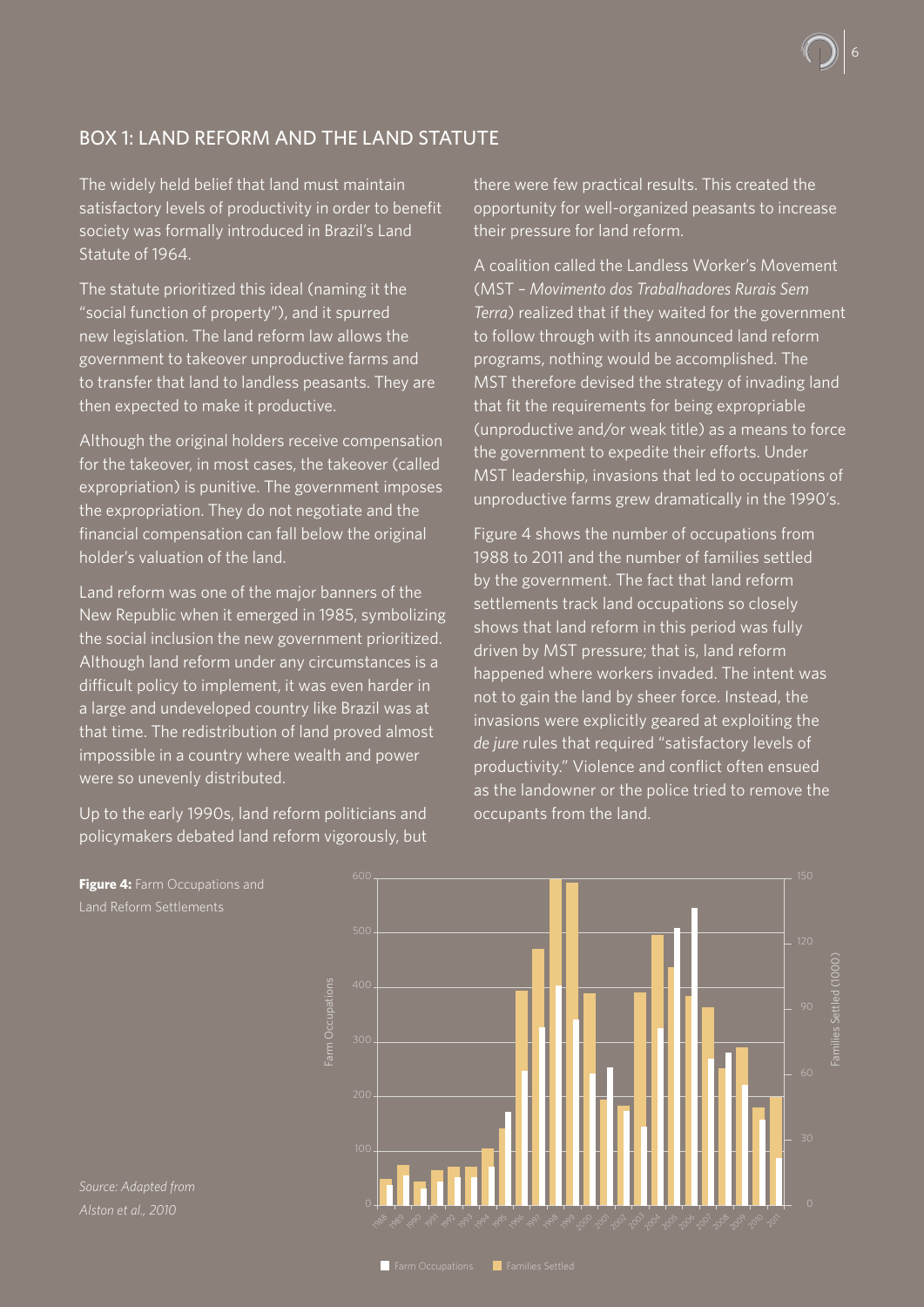

Significantly, relative to most other countries, Brazil makes remarkably low use of tenancy. Figure 5 shows the proportion of farms and area under tenancy contracts in Brazil according to the agricultural census data: the percent of farms in tenancy has fallen steadily since the 1960s.

According to data from the World Census of Agriculture, Brazil's tenancy rates hover at 3.3%, while, comparatively, Europe is at 33% and the United States is at almost 38%.8

One main cause of these low tenancy rates is the Land Statute. The Land Statute states that two of the conditions for the social function of property to be met are: (i) "to promote the welfare of the owners and the workers who toil in it, as well as their families," and (ii) "to observe the laws governing fair working relationships between those who own the land and those who cultivate it."

These requirements reflect a deep suspicion in society, not wholly unfounded historically, that tenancy relations involve exploitation of peasants by powerful landowners. Given that land reform and expropriations were a central part of the political debate, the sentiment expressed by this legislation had the effect of inducing many landowners to avoid tenancy relations, even when they were profitable from a purely economic point of view. Additionally, peasant leagues and associations that represent landless workers and small producers do not seem to accept tenancy as a solution to their landlessness; they would prefer to own land.<sup>9</sup>





- 8 Assunção and Chiavari, 2014.
- 9 Buainain et al., 2008.

**Figure 5: Percent of Farms** and Area in Tenancy Contracts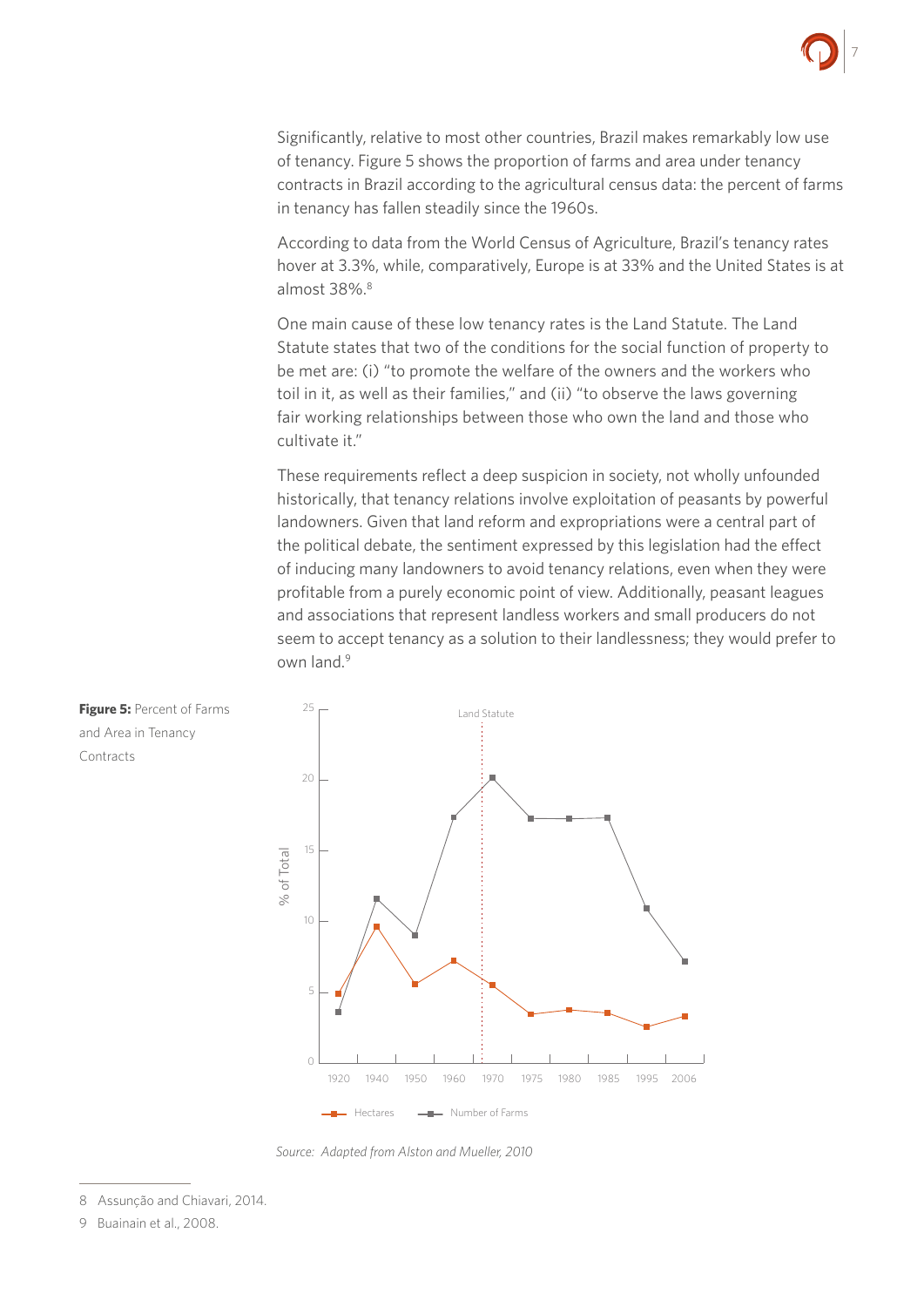

The legal system also makes it extremely difficult for landlords to evict tenants if they choose to withdraw the land for owner-cultivation.<sup>10</sup> This uncertainty also contributes to the low rates of tenancy contracts in Brazil.

Empirical evidence has shown the negative effect that property rights insecurity has on different types of contracts. Using all municipalities in Brazil, analysis estimates that a one-standard deviation increase in land-related conflicts in the previous 10 years decreases the incidence of fixed rent contracts from 4% to less than 3% and the incidence of sharecropping from 2.5% to 1.3%. In areas that have more conflicts, land reform and the threat of expropriation are more salient, and thus so are the risks to owners entering tenancy contracts.<sup>11</sup>

#### **Consequence 3: Increased deforestation**

Monitoring and enforcing property rights in forests can be challenging due to their remote location and general inaccessibility. This leads to greater rights insecurity. While researchers are still working to understand what drives deforestation and how, there is a very large body of research literature associating deforestation to dysfunctional property rights, most of it focused on the Amazon.

One way property rights may induce deforestation is through the Land Statute and constitutional requirements that landowners maintain satisfactory levels of productivity to protect their rights. Cleared forest often serves as evidence of productive use of land and thus makes the land less susceptible to expropriation for the purposes of land reform. In addition, when the forest is cleared, it makes invasions easier to detect, so it helps property owners protect their land from illegal occupations.

Legislation also requires landowners to assure the conservation of natural resources. This tension between the benefits of clearing and preserving only increases the uncertainty surrounding the laws and property rights. With the land reform agency promoting productive use and the environmental agency promoting conservation, it is often unclear to landowners how to proceed: the result has often been deforestation.

Moreover, once deforestation has already occurred, the absence of well-defined property rights makes it very difficult or even impossible to identify who owns the cleared land. Sanctions or punishment becomes pointless if no one can be held responsible for the crime.

An analysis of the link between property rights and deforestation in the Amazon shows that a 10% decrease in insecurity, measured by an index that combines number of homicides related to land conflicts and number of expropriation initiatives taken by the National Institute of Colonization and Land Reform

<sup>10</sup> Assunção and Chiavari, 2014.

<sup>11</sup> Alston and Mueller, 2010.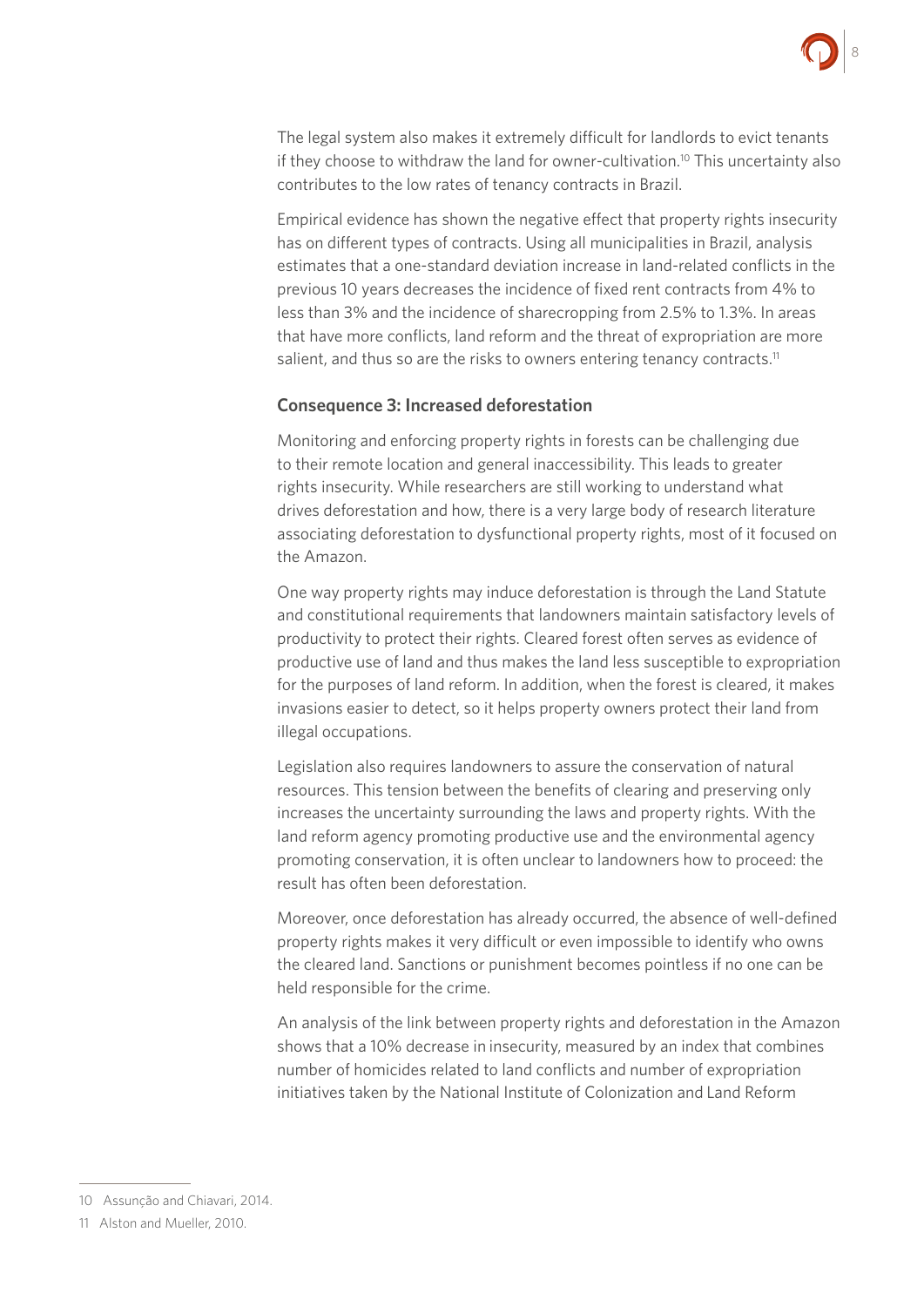

(*Instituto Nacional de Colonização e Reforma Agrária* - Incra)*,* induces a 7% decrease in annual deforestation rates.<sup>12</sup>

Deforestation may, however, be decreasing in light of new conservation policies Brazil introduced in 2004.<sup>13</sup> Indeed, annual deforestation rates in Brazil's Amazon fell by almost 80% between 2004 and 2012. Yet, the current policies seem to have limitations in controlling small-scale deforestation, which has remained more persistent. In the early 2000s, Amazon deforestation resulted mainly from the clearing of large contiguous areas of forest. In recent years, however, deforestation has been completed mainly through small-scale clearings.14 In 2012, a new Forest Code was adopted to govern the use and protection of private lands in Brazil. It is one of the most important pieces of legislation with the potential to drive efficient land use in Brazil and become an effective tool against climate change. Although this new law has potential to control illegal deforestation, further research is needed to understand how it is changing behaviors among land proprietors and squatters.

#### **Consequence 4: Unconventional land use decisions**

When property rights are insecure, land use choices become distorted by these circumstances. Landowners make decisions that vary from what they would likely choose in more secure or more traditional economic environments.

It is difficult to gauge the full impact of how insecure property rights distort investment decisions, but research studies document the following effects:

- Weak titles in the Pará and Paraná frontiers led to farmers reducing landspecific investments;<sup>15</sup>
- In areas where property rights are insecure, landowners across Brazil tend to use sub-optimally large or premature investment in order to strengthen their rights;16
- On the other hand, the concession of titles to low-income Afro-Brazilian communities (*quilombolas)* improved their income and welfare through increased production and investment.17

Crop choices also deviate from selections that are more likely to be made under more secure economic and agricultural circumstances. One study found that in those municipalities where there are more conflicts, and thus less secure property rights, the choice of which crops are planted is affected.<sup>18</sup> Because natural pasture and unproductive land signal an under-use of the land, they increase

- 15 Alston et al., 1996.
- 16 Vertova, 2006.
- 17 Bowser and Nelson, 2012.
- 18 Alston and Mueller, 2010.

<sup>12</sup> Araujo et al., 2009.

<sup>13 &</sup>quot;Action Plan for the Prevention and Control of Deforestation in the Legal Amazon" (*Plano de Ação para a Prevenção e o Controle do Desmatamento na Amazônia Legal, PPCDAm*).

<sup>14</sup> Assunção et al., 2015.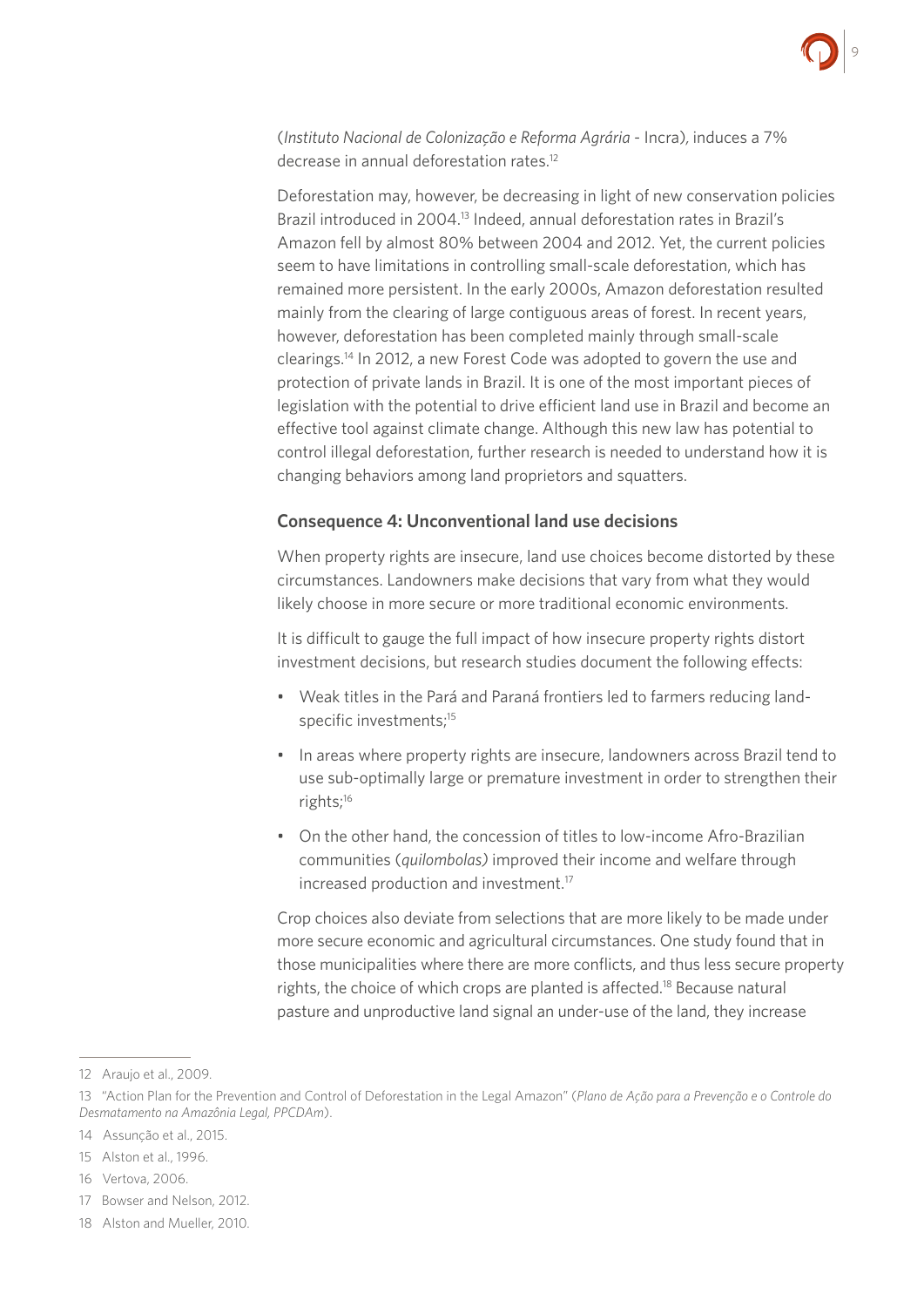

the probability of a property being targeted for land reform. The same study shows that an increase in property rights uncertainty (as tracked by number of land related conflicts) reduced natural pasture and unused land, and it increased cultivated pasture. The increase in conflicts also led to a reduction of highinvestment temporary crops (such as soy) for low-investment permanent crops.<sup>19</sup> This shows that insecure property rights distorted farmers' crop choices from what would be the most profitable option if there were secure property rights.

#### **Consequence 5: Production inequality for small farms**

Poorly defined land rights perpetuates production inequality in Brazil. The belief in social inclusion, which has been argued to be the fundamental cause of the disjuncture between *de jure* and *de facto* property rights, is a direct aversion to inequality (see Box 2). Due to the widespread shared belief in social inclusion, the greater the level of inequality in Brazil, the greater the reaction in terms of programs and policymaking to address this issue. This often leads to attempts to make the latent *de jure* rules and legislation come to life, which then increases the uncertainty of property rights leading to many of the pathologies noted above.

Despite the massive effort to redistribute land through land reform and the promotion of family farms during the past quarter century, Brazil lacks a wellestablished base of small farms participating in the agricultural sector.

The data in Table 1 show that less than 1% of the total farms in Brazil generates more than half of the gross income declared by farmers. The least productive farms, which represent 66% of the nation's total farms, produce only 3% of the total declared income. This production profile is so highly skewed that it suggests that much of the current Brazilian agricultural policy directed toward supporting family farms may be largely ineffective.

| <b>Brackets</b> |                 |                |                |                       |
|-----------------|-----------------|----------------|----------------|-----------------------|
| (min. wages)    | Number of farms | % of Total No. | Gross Income % | Gross Income per farm |
| 0 to 2          | 2.904.769       | 66.01%         | 3.27%          | 0.52                  |
| $2$ to 10       | 995,750         | 22.63%         | 10.28%         | 4.66                  |
| 10 to 200       | 472,702         | 10.74%         | 35.46%         | 34.49                 |
| > 200           | 27,306          | 0.62%          | 51.19%         | 861.91                |
| Total           | 4,400,527       | 100%           | 100%           | 10.45                 |

Table 1: Gross Income per Farm by Farm Size, 2006\*

\* Data from Brazil's latest Agriculture Census

*Source: Navarro and Campos, 2013*

<sup>19</sup> A one-standard deviation increase in conflicts reduced the areas in natural pasture by 17%, in unused land by 3.7%, and the area of temporary crops by 3.1%, with compensating increases in planted pasture of 11.3% and permanent crops of 7.3%.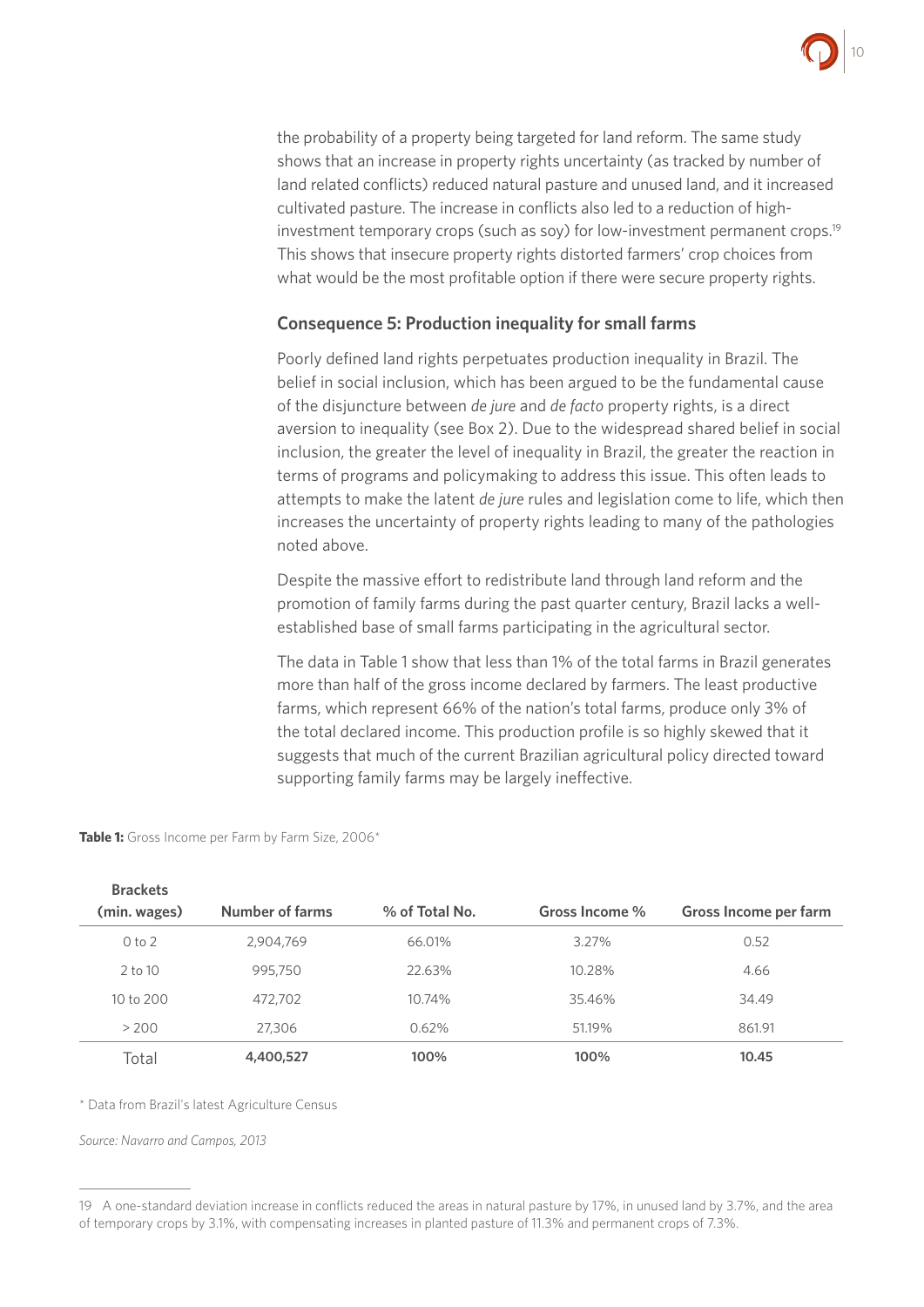# BOX 2: *DE JURE* VS. *DE FACTO*

*De jure* is an expression that means "of right, by right, according to law," it is usually contrasted with *de facto*, which means "in fact, in reality." The terms *de jure* and *de facto* are used instead of "in law" and "in practice," respectively, when describing political or legal situations.

In the case of property, it is often difficult to fully enforce the formal rights specified by laws and regulations so it is common that the *de facto*  property rights that provide the incentives for land use choices are disjoint from the *de jure* property

rights. This wedge between *de jure* and *de facto* may not be very consequential if there is wide agreement and certainty that what truly applies are the *de facto*  rules that everybody has actually been abiding by.

However, when the *de jure* rights are invoked by other claimants or by the government, breaking with the practice of the *de facto* rights, there is uncertainty over which rights will prevail. Given the insecurity about which system is in place (*de facto* or *de jure*), incentives for inappropriate land use arise.

# **Brazilian Land Governance: Key Obstacles to Securing Land Rights**

Brazil's land rights rules and laws are not always properly enforced. Some laws are also extremely complex, which makes them difficult to interpret and implement. Furthermore, many institutions hold responsibility for managing property rights, and their mandates often contradict or overlap.

This complex, bureaucratic environment makes it difficult to secure property rights for the benefit of all of Brazil's citizens. This section provides an introduction to the institutional challenges presented by Brazil's current system of land rights governance.

#### **Obstacle 1: Institutional complexity**

In Brazil, multiple institutions share responsibilities for governing land property rights. This complex system lacks communication and coordination among its activities and does not have integrated databases.

The institutions in charge of land management are the executive offices at the federal, state, and municipal levels. They are responsible for executing a wide range of tasks and services related to land management, including agriculture and land reform, environmental monitoring and protection, indigenous and *quilombolas* community rights, and tax collection. The legislative branch of government enacts the property rights legislation while the judicial branch decides on land tenure conflicts. Finally, the land management system also includes notaries. Notaries are private entities, which have received public delegations by the federal government to provide a public registry function. The notaries are supervised by the judicial branch.

To give a sense of the complexity of the system, just at the level of the federal government, 11 institutional bodies share oversight of different aspects of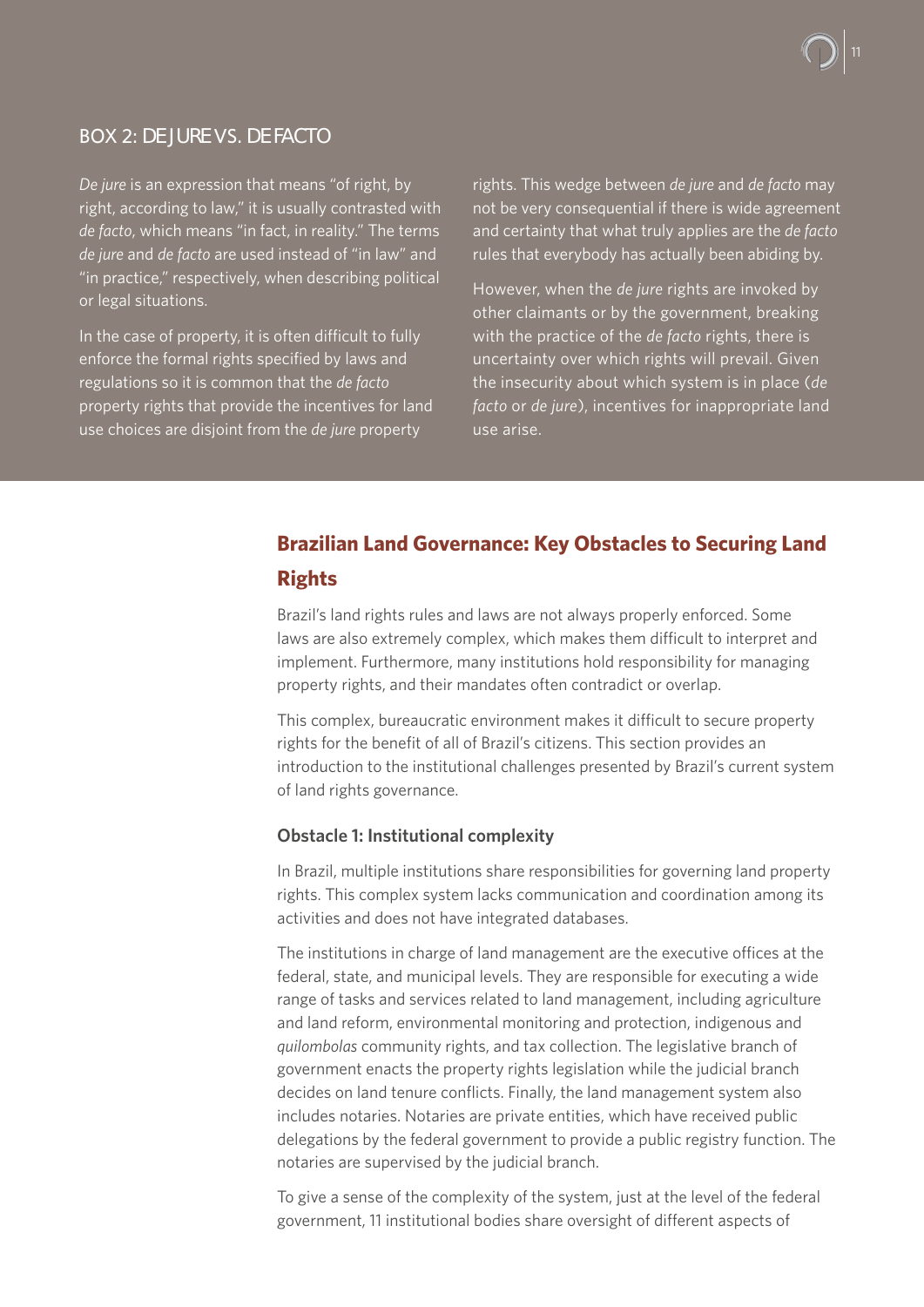

land rights and management. The fuller scope of Brazil's land governance and respective duties are summarized in Box 3.

#### **Obstacle 2: Limitations of the land registry**

Brazil's real estate registry operates under national legislation, and all properties, whether public or private, must be registered. Due to the limitations of this registration system, the record of land rights is unreliable. (Significantly, the rural cadastre system, which tracks only rural lands, introduces more problems and complexity to the system. These are discussed separately in Box 4.)

Notaries frequently have difficulties integrating their records with the public land-related bodies. Moreover, the notary incentive structures do not encourage the generation of an authoritative record of property rights. For each individual notary, fees are based on the number of registrations they complete, regardless of the accuracy of the information registered. Finally, monitoring of their services is usually limited.

A second challenge with the real estate registry is that records are incomplete and out of date. Real estate buyers are required by law to register their purchasing titles, however, many do not do so. The reasons vary and likely include simple inertia. Relatively high transfer and registration taxes may be another reason, as they may discourage owners from registering transfers and other transactions. This also likely encourages the under-declaration of the property's value by the registrants in an effort to reduce their fees. The World Bank's Land Governance Assessment Framework (LGAF) study estimates that in Pará and Piauí fewer than 50% of rural properties are formally registered.<sup>20</sup>

The real estate registry also frequently lacks georeferencing data on the properties it tracks. Historically, asset locations documented by the registry were only descriptive, and did not include maps or other spatial information. This has led to duplication of claims and a persistent problem of false claims. Recent laws require georeferencing of all property, and the number of registries with these data is growing. However, a complete and trustworthy database does not yet exist.

Another persistent challenge is that of forged documents in the system. Because notaries do not always properly check the authenticity of documents used to register private properties, either due to a lack of capacity of the staff or corruption, registration based on false documents is common (see Box 5). The problem is further aggravated by the fact that when a notary office registers the falsified transaction record or other document, it automatically gives legitimacy to the claim in any location of the country. The forgers then take advantage of this.

<sup>20</sup> For more information see <http://go.worldbank.org/V97H6OMC50>.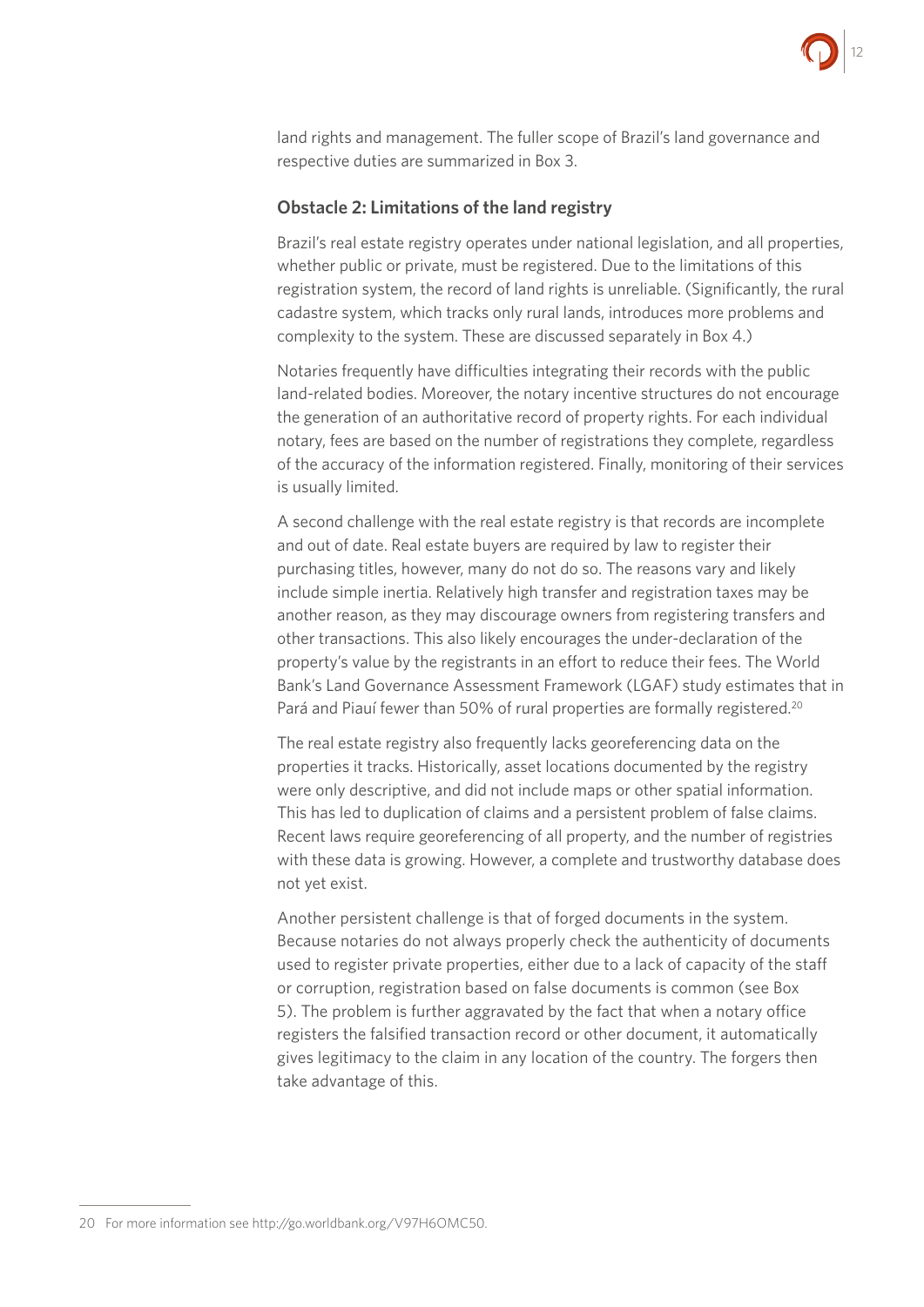

### BOX 3

#### **Federal Government**

#### **Executive institutions/bodies:**

- Presidency of Brazil responsible for titling of indigenous land and creating protected areas.
- National Institute of Colonization and Land Reform (INCRA) – responsible for land reform, establishing rural settlements, maintaining the National System of Rural Cadastre (SNCR), managing public/ federal lands, regularization and titling of *quilombolas*.
- Ministry of Agrarian Development (MDA) responsible for land reform policies and land regularization in the Amazon biome.
- Department of the Environment (MMA) responsible for forestry and environmental policies.
- Chico Mendes Institute for Biodiversity Conservation (ICMBio) – responsible for proposing, implementing, managing, protecting, inspecting, and monitoring federal protected areas, such as national parks and extractive reserves.
- Brazilian Forestry Service (SFB) responsible for public forest concessions, managing the National Public Forest Registry (CNPF), and implementing and managing the Rural Environmental Registry  $(CAR)$ .
- Brazilian Institute of Environment and Renewable Natural Resources (IBAMA) – responsible for the environmental control, law enforcement, and licensing of the Brazilian forests.
- National Indian Foundation (FUNAI) responsible for mapping out and protecting lands traditionally inhabited and used by indigenous peoples.
- Palmares Cultural Foundation (FCP) responsible for recognizing and certifying *quilombolas* communities.
- Federal Property Management Office (SPU) – responsible for managing the federal properties, which includes vacant lands, federal floodplain areas, others.

• Federal Revenue – responsible for collecting the rural land tax (ITR) and maintaining the Rural Land Cadastre (Cafir).

**Legislative branch:** Competent to enact laws on property rights, agriculture, environment, land expropriation, and land reform.

**Judicial branch:** Decisions on land tenure conflicts concerning federal lands.

#### **State Government**

#### **Executive institutions/bodies:**

- Governor responsible for creating state protected areas.
- State Land Institutes responsible for establishing state rural settlements, managing public/state lands, regularization and titling of *quilombolas*.
- Environmental Agencies responsible for proposing, implementing, managing, protecting, inspecting, and monitoring state protected areas. Also responsible for the environmental control, law enforcement, and licensing of rural activities.

**Legislative branch:** Competent to enact laws on environment protection.

**Judicial branch:** Decisions on land tenure conflicts concerning private properties and state lands.

#### **Municipalities**

**Executive institutions/bodies:** Responsible for creating protected areas and establishing municipal rural settlements

**Legislative branch:** Competent to legislate only on issues of local interest, including environment and land use.

#### **Notary Offices/ Land (or Real Estate) Registry Offices**

Offices that are empowered by the public authorities to perform notarial and registry activities, including those relating to real property transactions. Under Brazilian law, a deed of sale must be witnessed and authorized by a public notary and then registered at the Land Registry/ Real Estate Registry (RGI).

*Note: In May 2016 interim president Michel Temer signed decrees extinguishing the Ministry of Agrarian Development and transferring the responsibilities of Incra and land reform policies to the Chief of Staff.*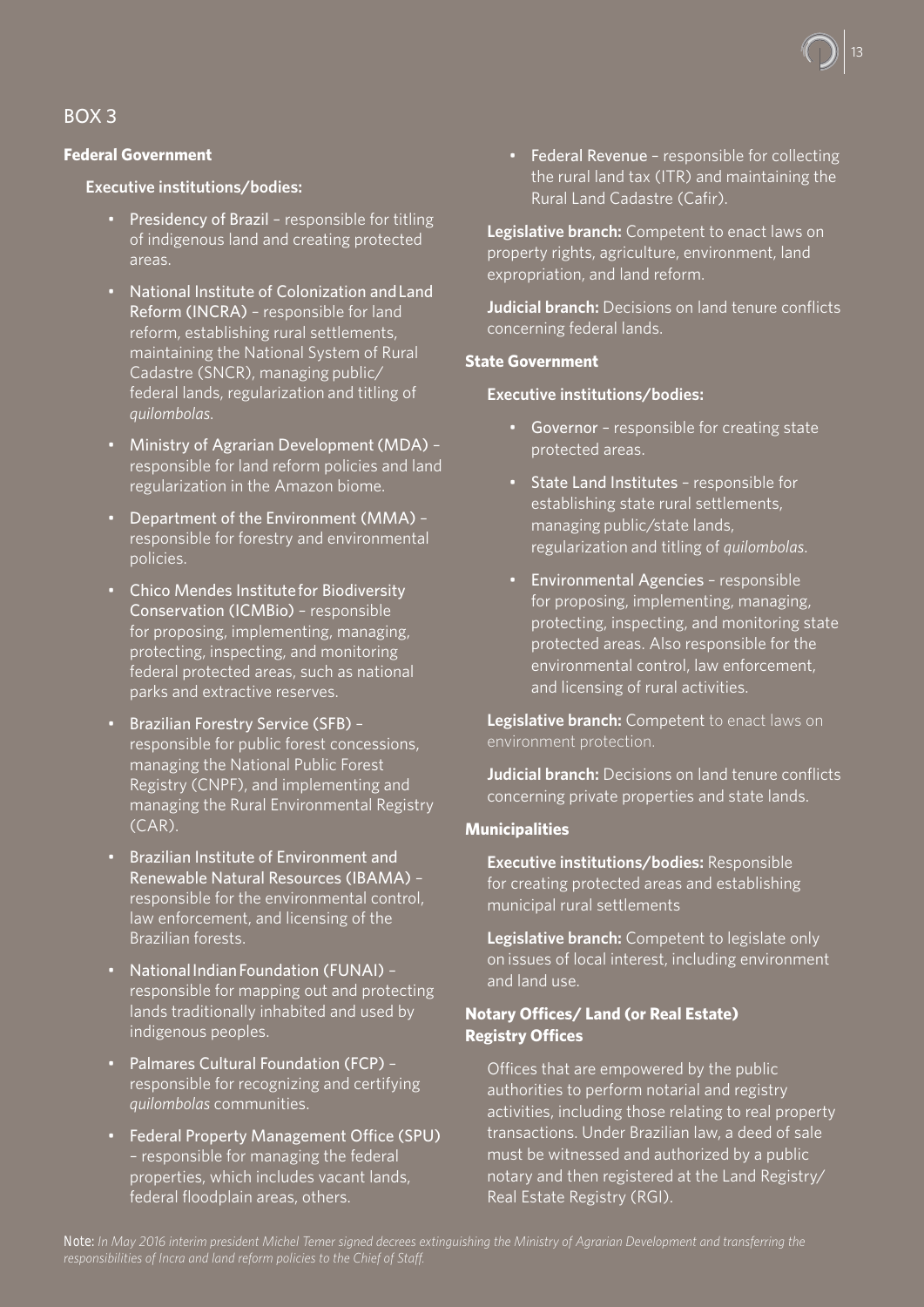

#### **Obstacle 3: Lack of an authoritative, integrated database of public and private land**

As obstacles 1 and 2 suggest, a third major area of difficulty in Brazilian land governance is the lack of an integrated database of public and private land. Without an integrated database of properties, the state agencies charged with public land management operate largely without a proper asset inventory. Yet, asset inventories are a key element for good land stewardship. This is of utmost importance when Brazil has large areas of public land (including vacant land, protected areas, indigenous lands, etc.). Rough estimates show that over 20% of Brazil is occupied by public vacant land. In the state of Amazonas, this percentage raises to over 40%, or the equivalent of 60 million hectares – an area that is larger than most Brazilian states. The absence of an accurate cadastre does not allow for precise estimates.

The Federal Property Management Office (*Secretaria do Patrimônio da União*-SPU), part of the Ministry of Planning, Budget and Management, has as its main responsibility, the management of National Assets, and maintains its own incomplete database. The nature of these assets is very diverse: state owned properties, tidal lands, indigenous lands, national forests, vacant lands, border areas, and goods of common use. The SPU is in charge of

# BOX 4: LAND REGISTRY X CADASTRE

The purpose of the registry and cadastre systems is sometimes misunderstood and exemplifies the complexity of land governance in Brazil. This box highlights the differences and presents the key challenges facing the cadastre.

The **land registry** is a national record of all properties' transactions (e.g., purchase, sale, donation, and inheritance) and all the interests related to the land (e.g., mortgage and easement) in Brazil, which is mandatory for all urban and rural properties. Real estate buyers are required by law to register their purchasing titles. The notaries issue the certificate of registration, which is a legal document that certifies ownership rights over a declared property.

The rural **cadastre** is a database that indicates the geographical location and attributes (for example, physical, environmental and use characteristics) of

the land. Rural cadastres in Brazil, which comprise both properties and possessions, have different purposes and are managed by different bodies. The information in the cadastres supports the development and management of land, agricultural, environmental, social and tax policies. The registration of a parcel of land in a rural cadastre does not guarantee property rights.

Due to the lack of coordination and integration of records between land-management agencies, there is no unique land cadastre covering the entire Brazilian territory. Furthermore, the lack of connection between rural cadastres and land registry limits legal security in real estate transactions, prevents the implementation of fairer and more effective land policies and increases fraud and illegal appropriation of land.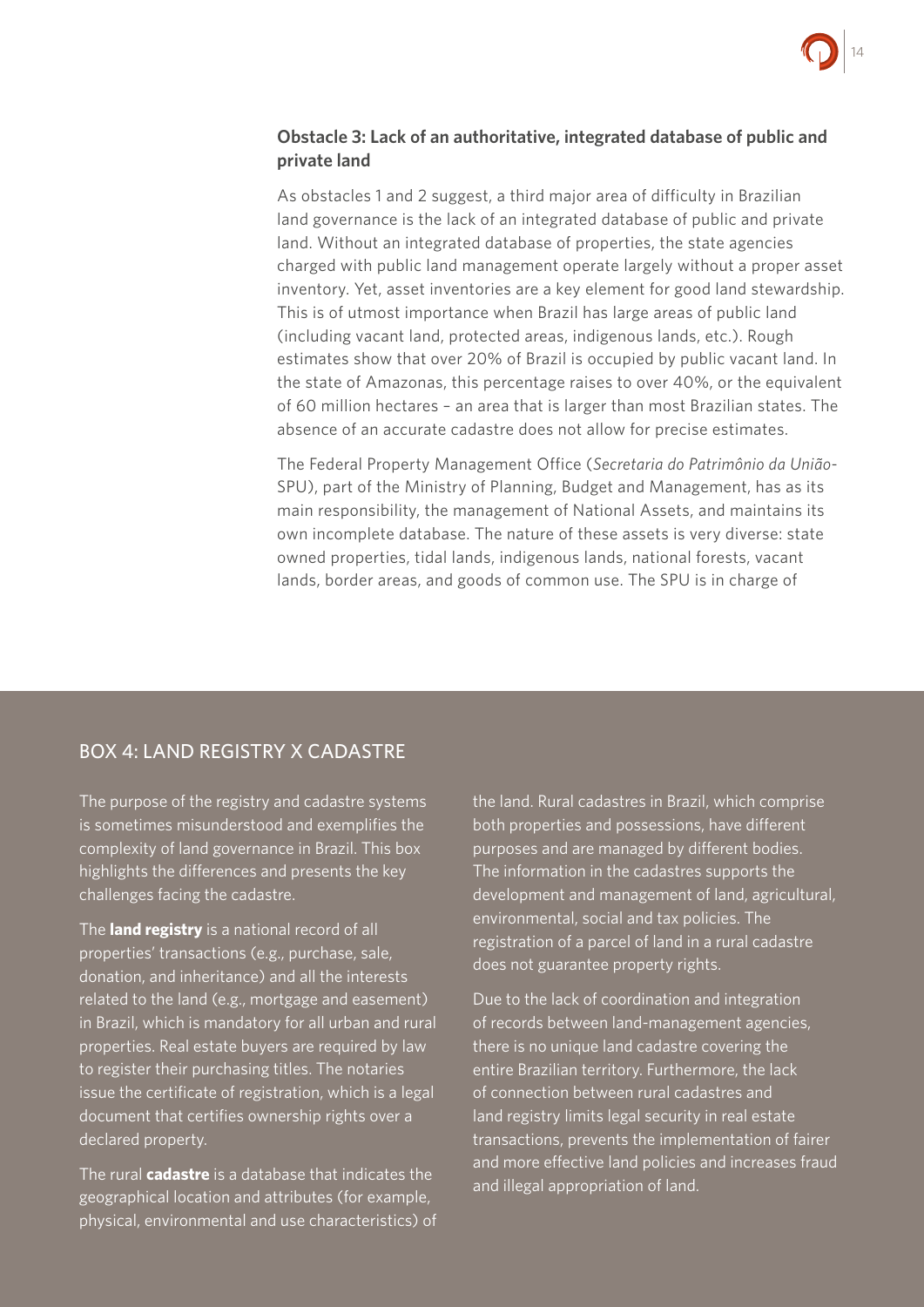

all vacant federal public land but does not have the data for an accurate understanding of the scope of the land under its management. A further layer of complexity is added by the fact that there are also vast areas of public land belonging to the states that maintain (with or without success) their own databases.

#### BOX 5: *GRILAGEM*, THE PRACTICE OF ILLEGAL LAND GRABBING

*Grilagem*, or the illegal grabbing of public lands, refers to the practice of creating false documents in order to take possession of land illegally.

The term comes from an old practice of forging documents by placing the fake papers in a box of crickets or *grilos* in Portuguese. Over time, the insects gave an aged appearance to the documents, which improved their chances of being accepted by authorities.

Although land grabbers no longer use crickets today, they still forge documents in an effort to deceive a notary into "legalizing" their land. Once they have their fake property documents notarized, they add credibility to their title by registering it in different state and federal land-related institutions (e.g., state land institutes, Incra, federal revenue, environmental agency).

"Classic" land grabbing most commonly uses forged papers that correspond to actual existing areas. Once the fake title is notarized, the land grabbers then start exploiting or selling the land.

However, sometimes the forged documents serve solely as collateral for financial transactions.

There are several documented cases where the mere possession of fake land ownership papers is sufficient to obtain bank loans and project financing, or to pay social security debts.<sup>21</sup>

The overall rate of land grabbing is not fully known, but in 1999, Incra made its first and only consistent effort to locate each case of fraud and falsification of land ownership titles (*Livro Branco da Grilagem*). Across the country, the total land under suspicion of being illegally occupied at that time was approximately 100 million hectares; this is four times the area of the State of São Paulo. In the North, the rate of land grabbing is especially concerning: 55 million of the 157 million hectares in the state of Amazonas are thought to be appropriated illegally.

Although these numbers have likely declined somewhat since many fraudulent documents were canceled after Incra's 1999 study, the practice of land grabbing persists and is mostly undeterred. For example, in 2006, a survey showed another 30 million hectares grabbed in Pará, which equals 23% of the state's territory.<sup>22</sup>

<sup>21</sup> Di Sabbato, 2001.

<sup>22</sup> IPAM, 2006.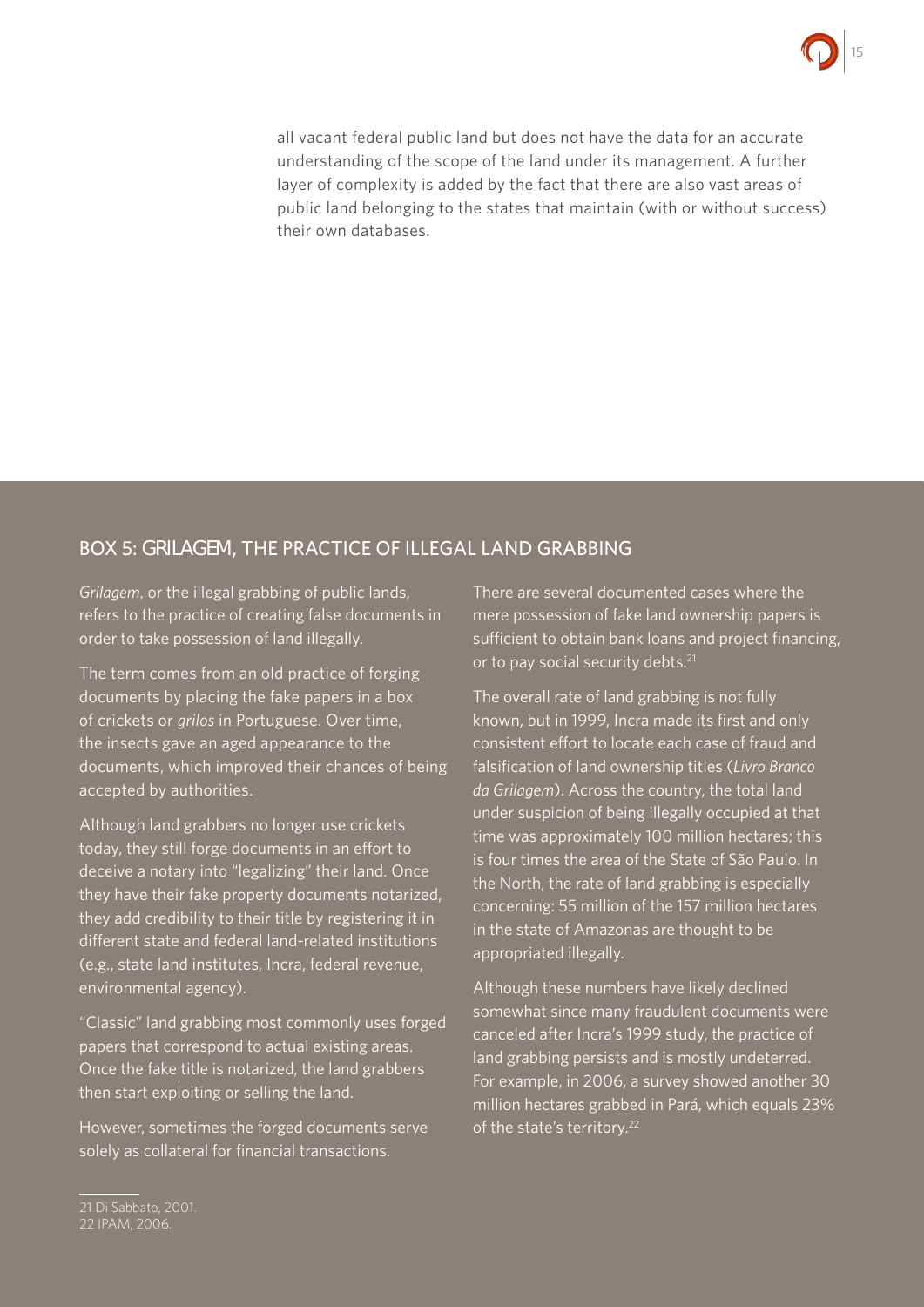

# **Conclusion**

Nations that deliver secure land rights to their citizens benefit from organized and peaceful property transactions. This allows for the most efficient and productive uses of land and generates positive social and economic rewards. This report advances progress toward that goal by helping to define the consequences of insecure land rights and the obstacles to their improvement. CPI will further contribute to this discussion by mapping legislation, identifying the main stakeholders involved and outlying the implications of land property rights for the implementation of the new Forest Code.

## **References**

Alston, Lee J.; Gary D. Libecap and Bernardo Mueller. 2000. *Land Reform Policies, the Sources of Violent Conflict, and Implications for Deforestation in the Brazilian Amazon.* Journal of Environmental Economics and Management, 39(2), 162-88.

Alston, Lee J; Gary D Libecap and Bernardo Mueller. 1999. *Titles, Conflict, and Land Use: The Development of Property Rights and Land Reform on the Brazilian Amazon Frontier*. University of Michigan Press.

Alston, Lee J; Gary D Libecap and Bernardo Mueller. 2010. *Interest Groups, Information Manipulation in the Media, and Public Policy: The Case of the Landless Peasants Movement in Brazil*. National Bureau of Economic Research.

Alston, Lee J and Bernardo Mueller. 2010. *Property Rights, Land Conflict and Tenancy in Brazil*. National Bureau of Economic Research.

Alston, Lee J.; Gary D. Libecap and Robert Schneider. 1996. *The Determinants and Impacts of Property Rights: Land Titles on the Brazilian Frontier.* Journal of Law, Economics and Organization, 12(1), 25-61.

Araújo, Claudio; Catherine Araujo Bonjean; Jean-Louis Combes; Pascale Combes Motel and Eustaquio J. Reis. 2009. Property rights and deforestation in the Brazilian Amazon, Ecological Economics, Volume 68, Issues 8–9.

Assunção, Juliano. 2008. Rural Organization and Land Reform in Brazil: the Role of Nonagricultural *Benefits of Landholding*. Economic Development and Cultural Change 56 (4). JSTOR: 851–70.

Assunção, Juliano and Joana Chiavari. 2014. *Land Rental Markets in Brazil: A Missed Opportunity*, Climate Policy Initiative, CPI Report. [http://climatepolicyinitiative.org/](http://climatepolicyinitiative.org/wp-content/uploads/2014/06/Land-Rental-Markets-in-Brazil-Full-Paper-English.pdf) [wp-content/uploads/2014/06/Land-Rental-Markets-in-Brazil-Full-Paper-English.pdf.](http://climatepolicyinitiative.org/wp-content/uploads/2014/06/Land-Rental-Markets-in-Brazil-Full-Paper-English.pdf) Accessed on: May 9, 2016.

Assunção, Juliano; Clarissa Gandour; Pedro Pessoa and Romero Rocha. 2015. *Deforestation Scale and Farm Size: the Need for Tailoring Policy in Brazil.* Climate Policy Initiative, Technical Paper. [http://climatepolicyinitiative.org/wp-content/uploads/2015/08/Deforestation-](http://climatepolicyinitiative.org/wp-content/uploads/2015/08/Deforestation-Scale-and-Farm-Size-the-Need-for-Tailoring-Policy-in-Brazil-%E2%80%93-Technical-Paper.pdf)[Scale-and-Farm-Size-the-Need-for-Tailoring-Policy-in-Brazil-%E2%80%93-Technical-](http://climatepolicyinitiative.org/wp-content/uploads/2015/08/Deforestation-Scale-and-Farm-Size-the-Need-for-Tailoring-Policy-in-Brazil-%E2%80%93-Technical-Paper.pdf)[Paper.pdf](http://climatepolicyinitiative.org/wp-content/uploads/2015/08/Deforestation-Scale-and-Farm-Size-the-Need-for-Tailoring-Policy-in-Brazil-%E2%80%93-Technical-Paper.pdf). Accessed on: April 5, 2016.